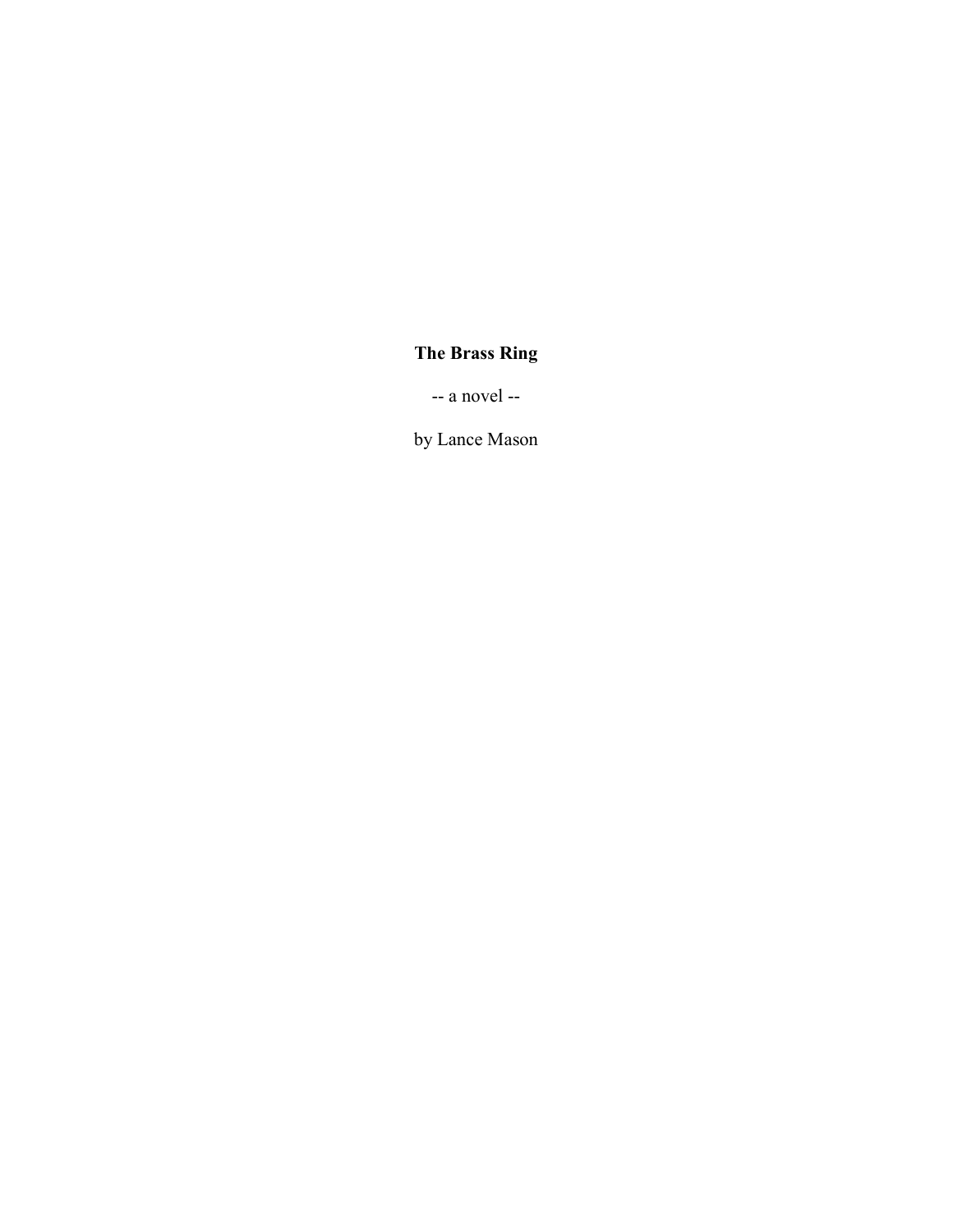PART I

AUTUMN

There is a tide in the affairs of men which, taken at the flood, leads on to fortune. — William Shakespeare; Julius Caesar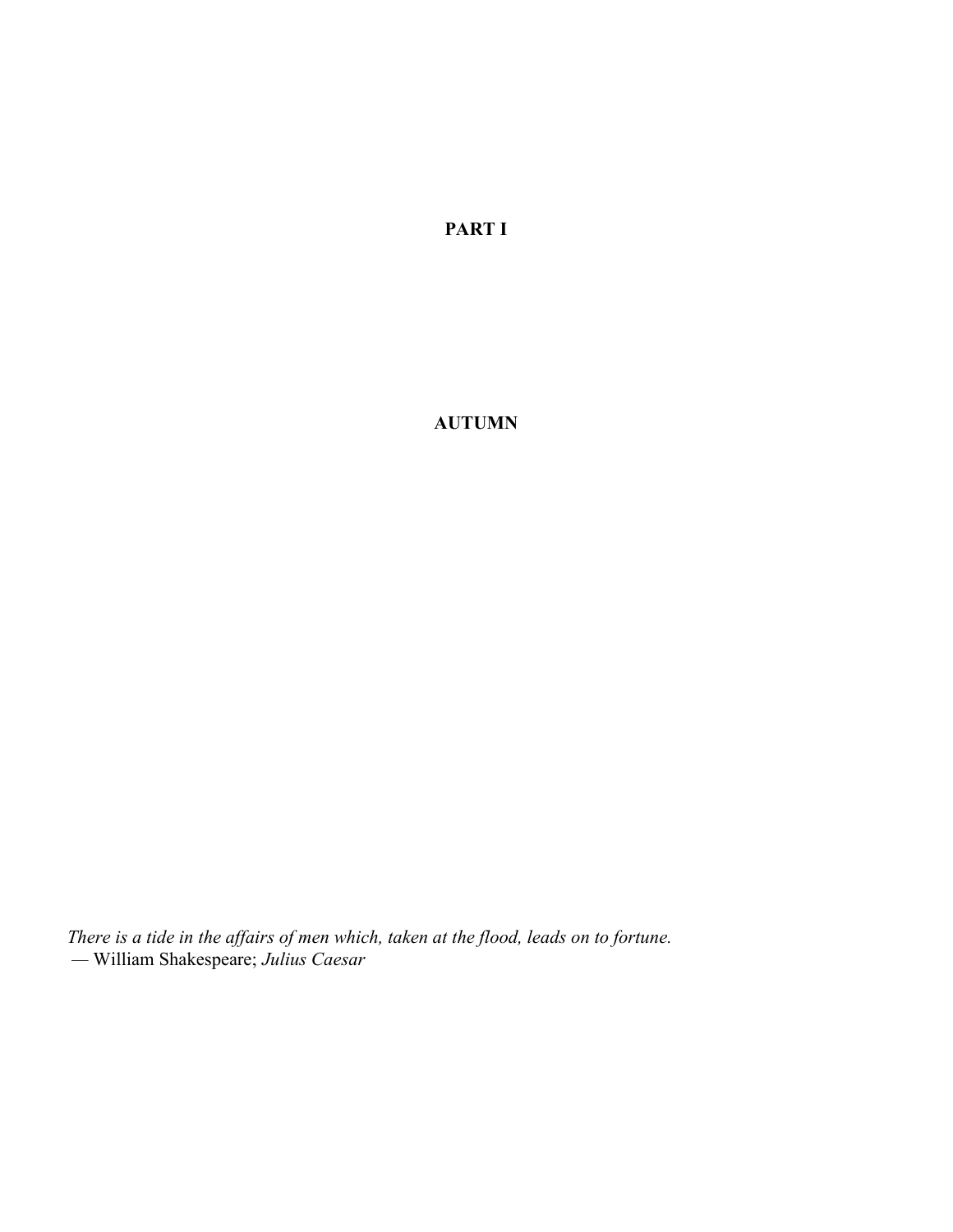## Chapter One

#### Salamanca, Spain, Late September

As day broke, angled bars of sunlight and shade fell across Salamanca's Plaza Mayor. A sturdy, blond man stepped between the pillars and medieval turrets of the city's walls, found a seat outside Café Nero, and ordered a sweet roll and café-con-leche. Waiting there, the yellow morning warming the square, he replayed the nightmares that had plagued his sleep for months, grisly images haunting him like a residue of human sin—families robbed of fathers and sons, ashen corpses, limbless victims of random vengeance. He saw towns blown to rubble, farms stripped bare, villagers cut to pieces in the fire-smoke of war.

Earlier, in the small hours, as these visions had faded and with sleep gone for good, a single body had appeared in a room smeared with blood, a black dream from the worst time of his grief. Though his face hardened now as he relived it, his regret was growing less bitter, and he tried, as he had a thousand times, to lift himself from the trough of sadness and loss. For years Corlett had run from the stain of that death, but now, planning the last leg of his journey home, he felt his time—the time to heal—was finally near. His regrets were receding. Memories of her kisses, of days and nights together, of wine and laughter, had begun to expel an ugliness that had once clung to him like stinking rags.

Now, amid the smells of the dawn's damp and fresh-baked bread, Corlett watched the locals amble through the plaza, their movements like an undiscovered art. On this Salamanca morning, Corlett felt himself seduced by the humanity of that art, felt in Spain a sense of contentment to come, something like redemption, perhaps something that would rescue him from the nightmares. What he wouldn't feel coming was the threat of his own violent death—not until he met David Gilbért,

\* \* \*

#### Cartagena, Colombia, October

The gnarled old Caribbean city was not like Gdansk, the freighter captain's home, a place twisted by decades of Soviet domination, connivance, and extortion—political, financial, and otherwise. No, Cartagena was different, exotic, and Kudelka found a romantic intoxication in its pungent streets, an intoxication that felt like freedom.

Give me Latin America, he thought, with its jungle-shore smells, its sultry, easy women, and its wild corruption. If it was depravity, it was depravity Kudelka embraced. Still, there were real risks—the crazy drug wars, the beatings, the killings—but if a man sidestepped these dangers, life was good for the survivor.

And if the seaman was anything, he was a survivor, and would enjoy the rest of his time on shore. For in two days' time, he would nose his little vessel, the Czaszki, out of port on the morning tide, into the Caribbean Sea. It was a course that he knew like his own age-stained face, steering east by north: 14 degrees 40 minutes north, 61 degrees 00 minutes west, to Fort-de-France, Martinique, one of the Windward Isles, with a busy little harbor that conjured up dreams of turquoise coves and languid self-indulgence.

But expensive indulgence. And the salary of a Polish seaman, even a captain, didn't allow that luxury. So a little contraband, a pliant customs officer, the occasional bribe—they provided for a man's monetary health, for a bit of pleasurable excess.

Money also brings power, something else a man needs. No one can know the future, and Kudelka couldn't depend on his mariner's pension to bring him things, to bring him a little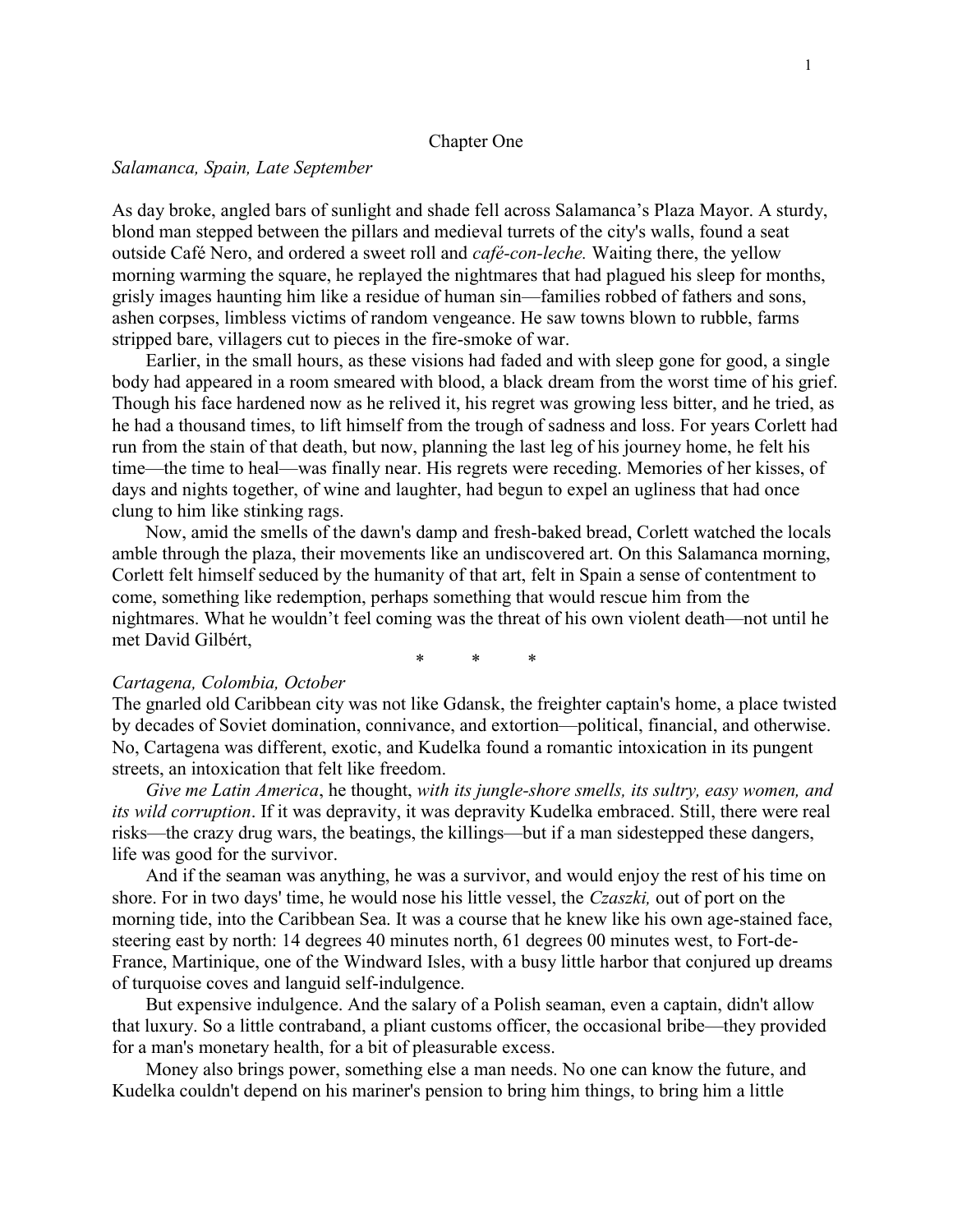power. So Kudelka had a plan, a financial plan, and a plan for that nosy prick of a first mate, Modrzewski. A man had to take risks to get ahead in this world, even risks with other people's lives. So, in a few weeks' time, in Los Angeles, Kudelka would put his plan to work.

A little bent, a little gray, Kudelka sat down on a stool outside Lobo de Mar, his favorite harborside bar. He leaned back from the smeared, wet tabletop, back against the whitewashed building, and, over the fraying cuffs of his black officer's jacket, lit a Gitane and ordered a beer. He listened in the heat to the Spanish-speaking drinkers, and watched, with mud-grey eyes, the schoolchildren walking home. Looking up, he saw a plain, fat-breasted woman lean out from an upstairs window, and thought of a dozen waterfront brothels.

Kudelka's idle thoughts always turned to brothels and women he could buy. They were part of his constitution—in Hamburg and Lisbon and Tenerife. And Rio! Ah, those most beautiful women of Brazil, on the hot, white sands of Barra da Tijuca, when his young life was as fresh as the trade winds' breeze, so many years ago. Now, though, drinking beer outside a Cartagena bar, he was risking that life, plotting his moves against David Gilbért from a wooden stool on the footpaths in the afternoon.

\* \* \*

# Palos Verdes, California, November

"Hello, this is Gilbért." The man used the French inflection for his surname—"zheel-bayhr." Six feet and lean, he cradled the phone between his ear and shoulder as he half-sat, half-stood against a mahogany desk that smelled of lemon oil and leather. A blue-on-maroon Italian necktie graced his white silk shirt. His grey-flecked, wavy black hair swept back above girlish, pale-green eyes.

"Ah, Mr. Gilbért, good day to you." Felix Aragon, unlike Gilbért, he was short and paunchy, with the fashion sense of a gigolo on mescaline. He wore an orange cotton shirt with turquoise trim, wide-wale purple corduroys, and rosy ostrich-hide cowboy boots. An international freight forwarder, Aragon was a genius at moving goods through the world's air- and seaports. Unlike his clothes, his office décor was understated, its communications systems state-of-the-art, with robust security. Aragon put his clients' confidentiality first, perhaps even ahead of annoying legal details.

"Felix!" Gilbért replied, "So nice to hear from you."

"I am calling with news of the Czaszki," Aragon said. "It will arrive tomorrow, Tuesday, and your shipment's container should clear San Pedro customs Wednesday. The trucker should have it to Santa Monica the next afternoon, Señor."

Gilbért's pulse fluttered and thumped. He had waited for this news all week, for the last month, in fact. "Your service, as usual, is impeccable, but these wines are moving best from our Glendale warehouse," he lied, "so I'll need them delivered there, not Santa Monica." Aragon agreed. "Now as promised, Felix, I've had a word with my tailor, so please give him a call. He'll put your first shirt on my account."

"Oh, Señor, I will contact him immediately," Aragon said, fingering the lapel of a neon green-and-silver polyester blazer that hung over his chair. "That is most generous of you."

"Not at all, Felix. My pleasure."

The two men concluded some delivery details and Gilbért hung up. Te speed-dialed another number, and electronic scanners cleared the line for bugs.

A grape-stained hand, nails bitten to the beds, picked up the phone inside a musty shed in central L.A. Peter Skidmore's oenology degree from Fresno State and his big dreams of a career in winemaking had both gone down the toilet over a possession-for-sale drugs charge. He'd done his time, but was now David Gilbért's lackey, shuttling back and forth between the Gilbért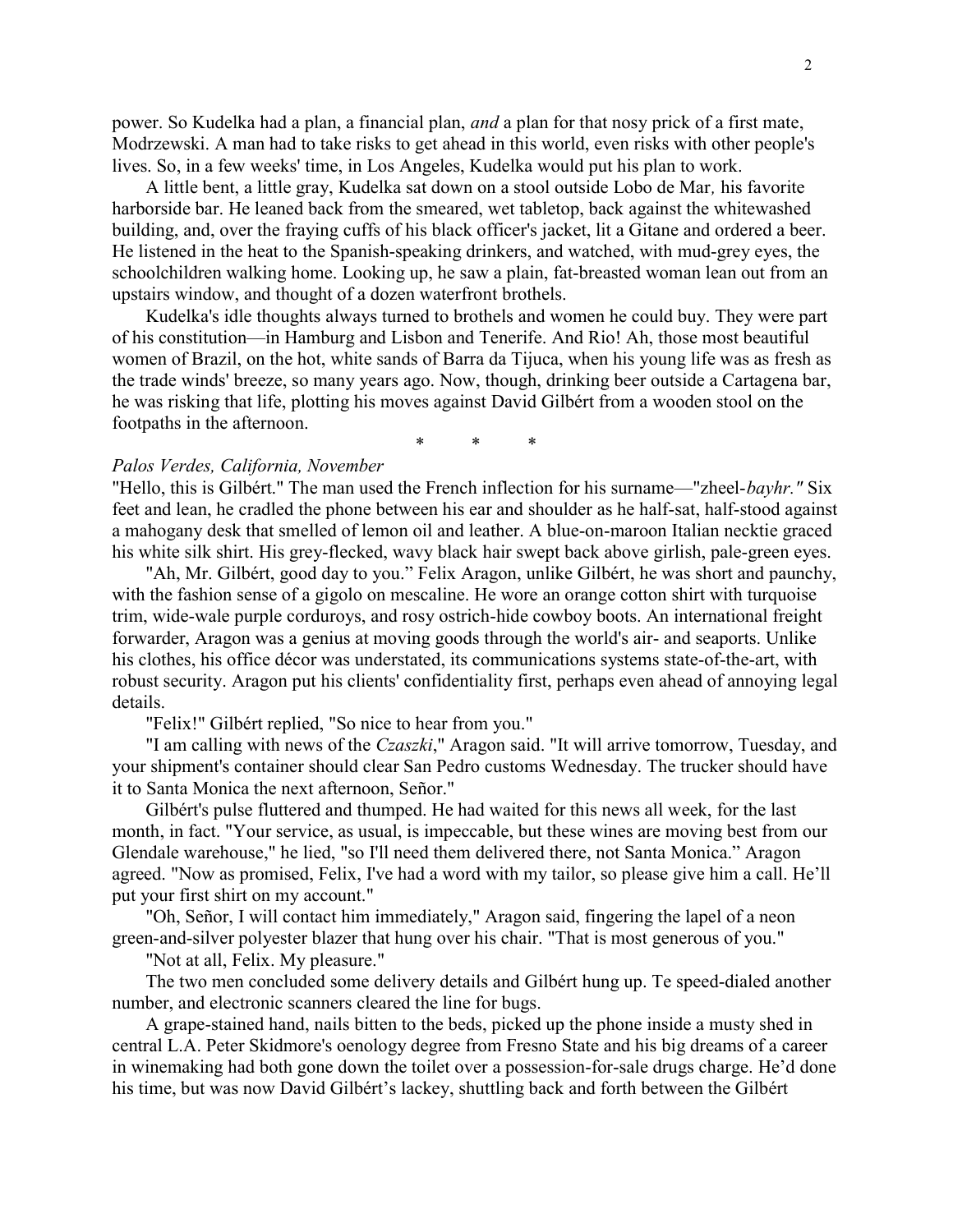family's estate in the Napa Valley and this hut in Echo Park, crammed behind another small building set back from the street. Hanging from a tall, clapboard fence topped with razor wire was a sign that read Metro Cleaning and Janitorial.

Before Skidmore could reply, Gilbért rang off and speed-dialed again, electronics once more sweeping the line. In French he said, "Georges? Davíd. The goods arrive to Glendale Thursday. We'll move them out Saturday morning."

"To Echo Park?"

"Yeah," Gilbért said, shifting to English. "More street traffic, but the cover's better and drops are quicker than from the warehouses." He eyed some notes on his desk. "Helene's all caught up on Friday's auction plans, so I'll see you at the hotel the night before."

"Look, David, you want to go north until next week? I can oversee the auction, and the boys can handle the container."

"No, thanks, Georges." Gilbért insisted on control. "Besides, I'm flying to Caracas then. You entertain the family until I get back."

After a long pause, Georges said, "You know my opinion about the Caribbean thing. We don't need it anymore."

David ignored this, as he always did. His family's näiveté infuriated Gilbért. He had done the dirty work—very dirty work—for all these years, saved the family's future and their fortune, and now his brother expected him just to fold the tent and walk away.

Georges asked, "How good is your security, here and Caracas?"

Gilbért looked out the window across the Palos Verdes treetops and felt an empty desperation in his answer. "Merde, Georges, you don't really find that out until you're under attack."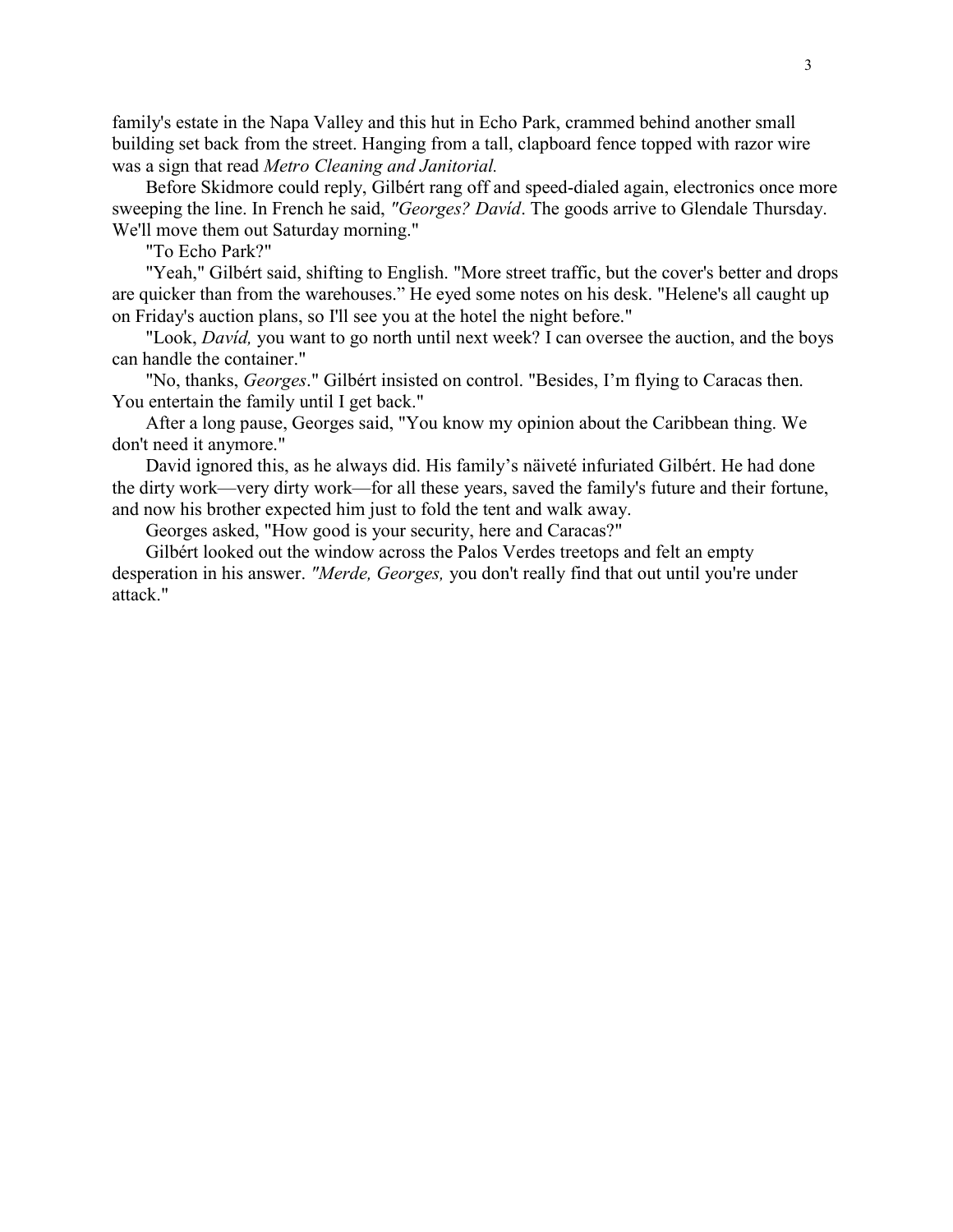## Chapter Two

The sounds of gunfire rang across the pewter sea, and the crew of the Czaszki cheered. Standing near the ship's rail, the marksman realigned his stance, cradling the rifle's foregrip in his left hand. He studied his sights on the target's bull's-eye twenty meters distant on the stern deck, a man playing chess with his nerves, but the Remington Model 40X .308 rewarded care and practice. The sling now snug on his wrist, he squeezed the trigger and felt the weapon's stock pulse against his shoulder. Then two more shots, two more centers, two more cheers.

"Andrzej, it's a miracle to do that," said Oskar the radioman. "We're making sixteen knots in a ten-knot crosswind."

"Nothing," shouted the chief engineer. "You didn't see him in Vancouver. He was the clear winner, cheated of the medals." The Olympic biathlon was a storied and revered event in Poland, and those watching where riveted to the scene.

"Bottles," shouted a man from the deck crew. Three of his mates pulled six empty bottles fitted with corks from a box. Only one more day to the San Pedro docks, and they wanted some fun.

Andrzej Modrzewski cleared the Remington's breach, removed the magazine, and bagged the rifle. From the small table next to him he lifted a Toz 49 revolver, a true classic in the hands of an expert using properly loaded Nagant .762 rounds—when Modrzewski could get them. He loaded six into the cylinder, stepped to the port quarter, and took a double-handed shooting stance.

All six bottles twirled out and hit the sea. As the rolling deck leveled, Modrzewski fired three shots in tight succession. Three bottles exploded in the chop. Again the crew cheered and laughed, grins spreading wide across admiring faces.

As if to prove the engineer's opinion, Modrzewski raised the Toz and fired three more rounds. The last three bottles shattered. The audience, silent, shook their heads in disbelief.

Wojtek Kudelka, captain of the ship, watched from the bridge. He didn't interfere with the show. Modrzewski had friends in Poland, and the crew liked their First Mate. Besides, Kudelka had plans for Modrzewski, plans in Los Angeles, so it was important Kudelka wasn't seen as his enemy. Not yet.

And these containers I take to America, he wondered? What is the Los Angeles man smuggling? Drugs? But why would a man so rich from the wine business smuggle drugs? Why would he smuggle at all? And what is it he's sending down to Colombia on the return trips? The cargo manifests say wine, American wine, and sometimes shoes, cheap electronics, knockoff sunglasses. That's what they say, but what if he is smuggling both ways? What do you smuggle into Colombia? Whiskey? Bourbon whiskey from America? Who knows? There's maybe room for some "squeeze" going both ways.

\* \* \*

Inside his wetsuit, Alex Corlett's skin turned itchy as he worked his toes into the cool sand. He hadn't surfed here for more years than he cared to remember, and it was breaking double overhead today. He thought about the risks as the peaking, late-autumn sets rolled in from the Santa Barbara Channel with a power that could grind you to the bone on the rocks or the bottom.

Corlett watched a swell ride up on the santa ana winds, build into a twelve-foot tunnel, and break down the beach like a runaway train. He was back to ride that train, to reach back to the past, to a part of his life before it split apart in an ugly, dark dream. This beach, on the old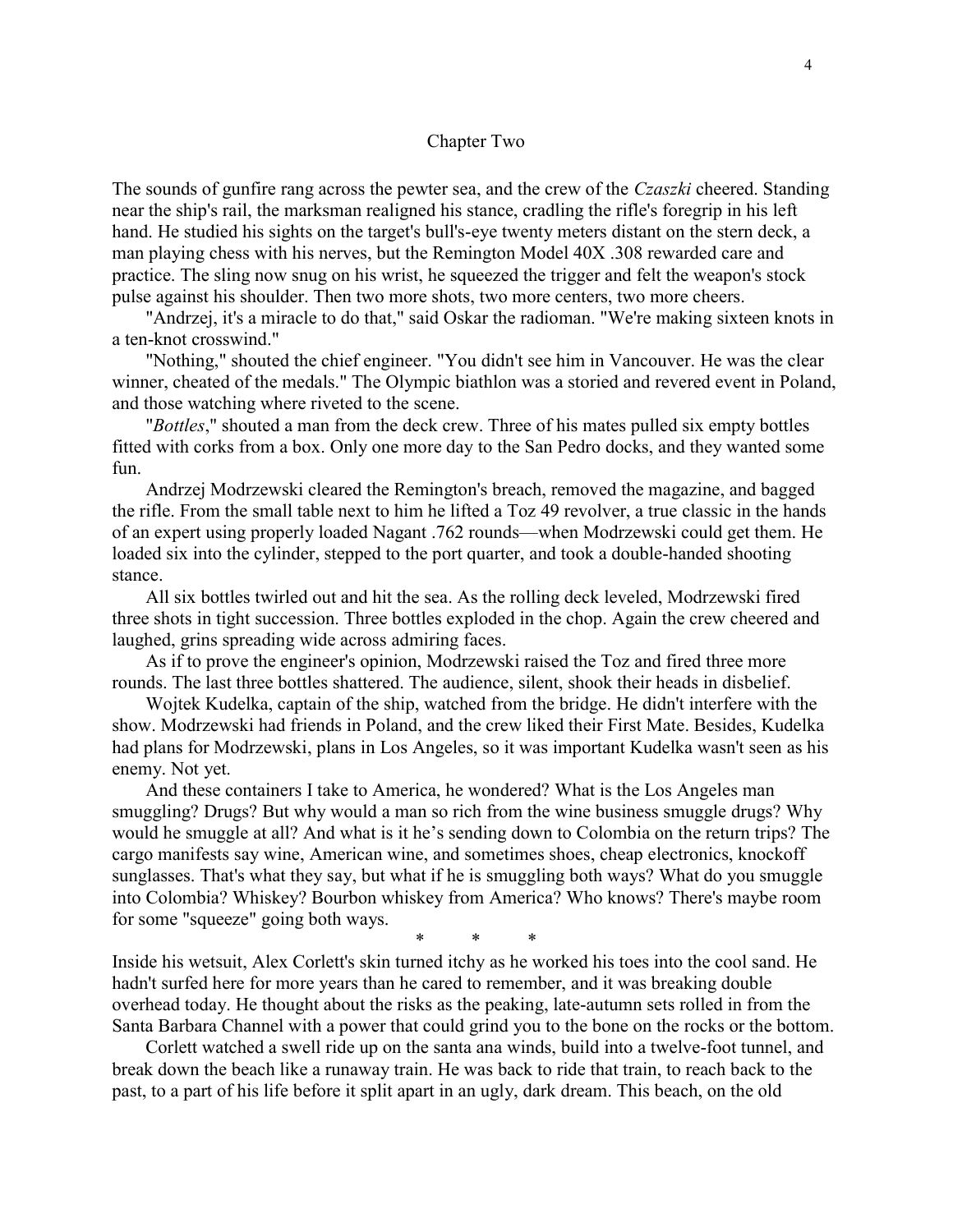Hollister Ranch was tied to that past, to a time when he had loved a woman so well he'd never thought about danger, about what he could lose. But he had lost, and now he was back to try to pick up the pieces.

In the 1960s, for reasons largely forgotten, the coastal section of the Hollister Ranch was sold off in 100-acre sections to mostly local buyers for the views, the silence, and the waves. Beau Corlett, a petroleum engineer, in California to inspect a pipeline route, had found temptation in his path. He bought a parcel on The Ranch for what, the world agreed, looked like lunch money today, and on Beau's death it had gone to Alex. Now, on this sunny November Wednesday, as ragged waves heaved and exploded against the shore, Alex sprung off the sand. His heart rate at the gallop, he tossed his old Yater into the water, and started paddling out. If his debts kept mounting, he knew, it might be the last time he did.

#

That night in Santa Barbara, the Indian summer winds died away and left the air rich in desertflower perfumes, the stars a storm of fire-points across an ink-stained sky. Corlett sat at an outside table at La Paloma Cafe with Fred Gamble, a familiar face he'd run into surfing that day, and another piece of Corlett's past, a rougher piece before Maya.

"Alex, Dude!" Gamble wore his extreme surfiness like a flashy suit, living his own clichés. "You were shredding it today, like you never left."

Alex went along. "Once you get the bugs out, the Ranch is awesome."

"How long's it been?"

"Since I rode the Ranch?"

"Since you went away." Fred was never subtle. "Three years?"

"Nearly four."

"There was talk around after you were gone. Bertram had to fire you?"

"I showed up drunk. More than once."

"I heard about that, about how things went after Maya… after what happened. Anita and I talked once in a while . . ."

Maya . . . Anita. Corlett spun the stem of a eucalyptus leaf between his fingers, thinking about them, two tragic chapters in his life.

". . . Alex?"

"Sorry, Fred. What did you say?"

"Are you going back to building houses? What *are* your plans now?"

"First answer is no. I've been out of the game here too long." Corlett was fudging the truth on that, but Gamble didn't need to know that. "Second answer is that I'll know more after a meeting in L.A. tomorrow."

#

It was five past ten on Thursday morning, and the rancid morass of Los Angeles squirmed in a peristaltic quiver. Twelve million people? Fifteen? It seemed to Corlett that people in The City of Angels, this broad, bloated metropolitan animal, lived in fear of the truth, of discovering how squalid the crush really was. With gasoline cheaper than designer water, even breathing here was suicide on the installment plan. This wasn't growth, he thought, but urban obesity on an imperial scale. A line from science fiction came to him: "… ever adaptable, bipeds roamed the teeming streets."

Coming down from Santa Barbara, Corlett had had breakfast in Oxnard at Raul's, a Mexican diner he knew from surfing as a kid. Now, ahead of schedule and off the freeways, he pulled the borrowed Volvo onto Santa Monica Boulevard, took Sawtelle to Olympic, then left. He parked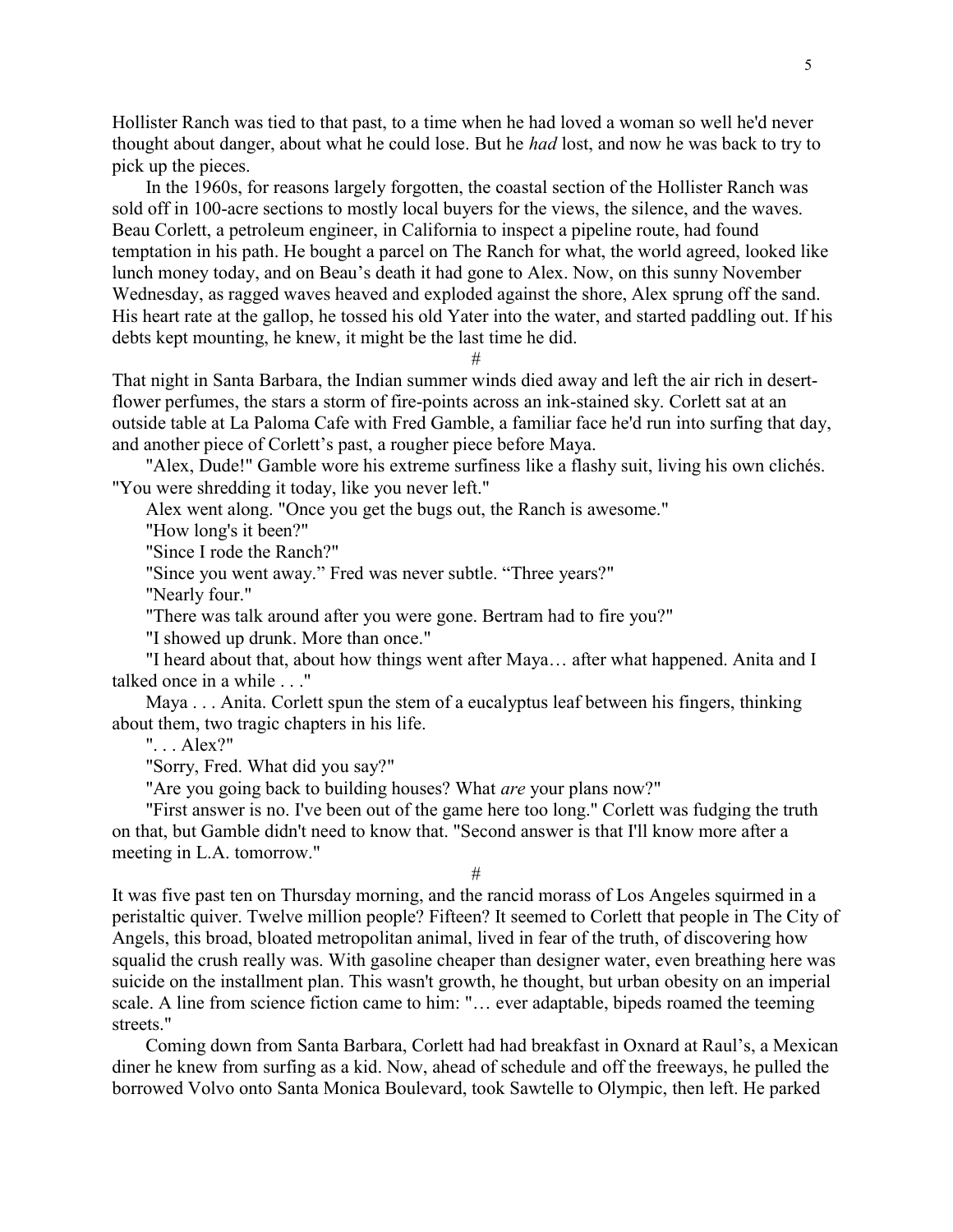in a scruffy lot near Pontius and Tennessee and walked back to the entrance of an older masonry building, crossed the lobby, and boarded the elevator for the ninth floor. Inside Room 975, the receptionist answered the telephone: "Department of Commerce—Federal Commercial Service, may I direct your call?" She nodded Corlett into a seat, and a moment later asked him his business.

"Alex Corlett. I have a ten-thirty appointment with Mr. Deaver." The receptionist punched some buttons and spoke Corlett's name into her headset. Ten minutes later, Corlett was drinking coffee in a small, sterile meeting room with Michael Deaver, director of the Federal Commercial Service, Los Angeles Branch.

"You're here about . . . what? Wine, isn't it, Mr. Corlett?"

Dealing with bureaucracies was not his gift, but Corlett shifted his gray steel governmentissue chair closer to the gray steel government-issue table. "Yes, I contacted your office because I'm looking to set up an exporting venture." Deaver didn't need to know how big a role wine had played in the Corletts' life before Maya died, nor why Alex felt compelled to relive that connection. "An importer friend in the U.K. will be my first customer, and I have other options." He didn't.

Deaver sipped his coffee from a Styrofoam cup. "We can provide information on overseas markets for American goods, including wine, but not on private businesses, importers, etc."

This didn't surprise Corlett. "My interest is finding the markets," he said, "then signing up the US suppliers and, later, the overseas buyers. But"—Corlett dug into his briefcase and extracted a sheaf of papers—"I came across this stuff on the Web, and then went back to previous years to study the trends. Canada and the U.K. are always near the top as importers of U.S. wine." He handed the photocopies across the desk.

Deaver picked up the pages and flipped through them. "We can give you the most current reports. They're all based on overseas consumption of American goods and services."

Corlett reached over and shuffled some of the pages in Deaver's hands. "I saw something back in 2003 that surprised me. Here." Corlett pointed to a line in the report. "I've asked my contacts in the wine business to explain this, but no one could."

Deaver pursed his lips and squinted at the section at which Corlett was pointing. It showed countries ranked according to the dollar value of American wine they had imported in 2003. Corlett had his finger on the third country on the list.

"Colombia?" Deaver murmured, his tone less bureaucratic. "Right behind Canada and Britain? That *is* a surprise."

"And look." Corlett folded back a few pages. "In previous years, also high on the list, but here"—he flipped to 2005—"it's gone, vanished." Corlett sat back.

Deaver nodded, eyebrows raised, then shook his head. "Could be lots of things—currency fluctuations, natural catastrophe, economic cycle."

"But Colombia—did it have major economic problems after 2003 that it didn't have before? This is like—"

Deaver cut in. "Well, I'm not a Latin American specialist, but the answer may be academic."

This answer startled Corlett. "How can there be a market for millions of liters one year—and year after year—and then zero? Sorry to be argumentative, but that doesn't seem academic." His life, his future depended on this plan. Without it, sooner or later, he'd be on the street.

"By 'academic,'" Deaver said, "I meant the answer might not improve your position." Deaver reached for the phone and punched in an extension. With his hand over the mouthpiece, he said to Corlett, "My best person. Sam Bergmann. Wrote the programs—Hello, Sam! Mike